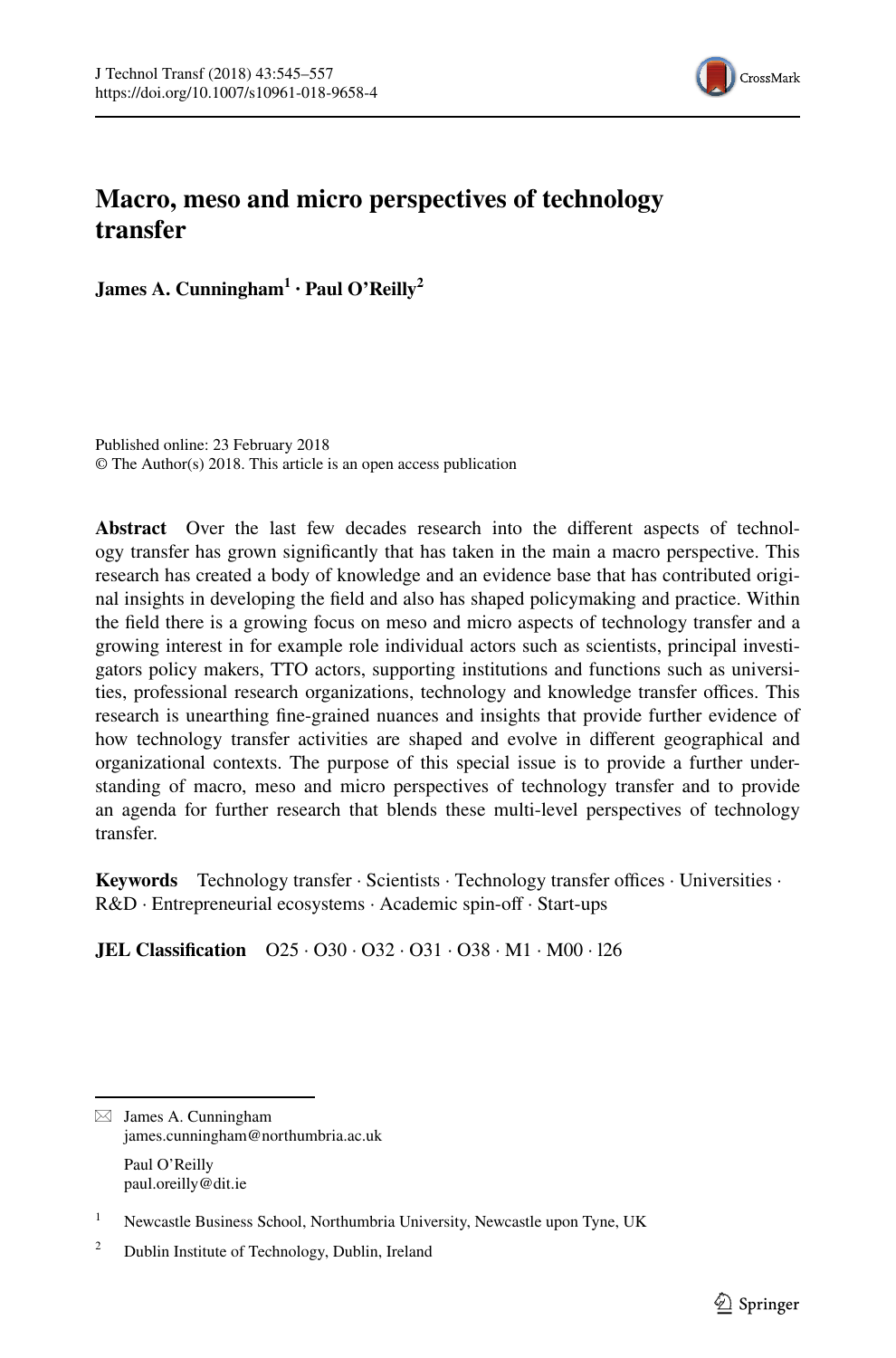### **1 Introduction**

There has been a long tradition of macro perspectives of technology transfer that have laid the empirical and theoretical foundations within the feld. These draw from a range of diferent disciplines such as economics, management, innovation, public policy, strategic management and entrepreneurship. At a macro level this has generated evolving perspectives on for example the mechanisms, measurement, evaluation and efectiveness of technology transfer (see Autio and Laamanen [1995](#page-8-0); Bozeman [2000;](#page-8-1) Cutler [1988](#page-9-0); Rasmussen and Rice [2011](#page-11-0); Phillips [2002;](#page-11-1) Siegel et al. [2007](#page-11-2); Winebrake [1992\)](#page-12-0). At the macro perspective researchers, endeavors have tackled some of the fundamental questions in relation technology transfer that has and continues to have a relevance to such individual actors involved in technology transfer such as scientists, R&D specialists, CEOs, policy makers etc. These macro perspectives have also focused on technology transfer mechanisms (formal and informal) and methods (see Amesse and Cohendet [2001;](#page-8-2) Bradley et al. [2013](#page-8-3); Cutler [1989](#page-9-1); Grimpe and Fier [2010](#page-9-2); Gilsing et al. [2011;](#page-9-3) Lee and Win [2004;](#page-10-0) Molas-Gallart [1997\)](#page-10-1). Moreover, this macro perspective has also focused on the efectiveness of policy instruments designed to support efective technology transfer at national or regional levels or targeted at specifc industry sectors (Contractor and Sagaf-Nejad [1981](#page-9-4); Rothwell and Dodgson [1992](#page-11-3); Worrell et al. [2001\)](#page-12-1).

A particular macro focus of empirical studies have centred on the Bayh–Dole Act 1980 that have evaluated the impact of this US legislation on shaping and driving technology transfer from universities to industry (Grimaldi et al. [2011](#page-9-5); Kenney and Patton [2009;](#page-10-2) Mowery [2005,](#page-11-4) [2011](#page-11-5); Mowery et al. [2001](#page-11-6) Mowery and Sampat [2004](#page-11-7); Nelson [2001](#page-11-8)). Other policy and context orientated studies have empirically investigated the impact of other policy initiatives in the US and other contexts such as European countries (see Adams and Link [2017;](#page-8-4) Becher and Kuhlmann [2012;](#page-8-5) Breschi et al. [2007;](#page-8-6) Cunningham and Link [2015](#page-9-6), [2016;](#page-9-7) Geuna and Rossi [2011;](#page-9-8) Haeussler and Colyvas [2011](#page-9-9); Hall et al. [2001](#page-10-3); Hall and Link [2015;](#page-9-10) Hülsbeck et al. [2013;](#page-10-4) Link and Scott [2013;](#page-10-5) Jacob et al. [2003](#page-10-6)).

Studies have focused at the meso level with a particular focus on supporting institutions. Technology transfer offices have been a particular focus of empirical studies at both the meso and micro levels (see Algieri et al. [2013;](#page-8-7) Chapple et al. [2005;](#page-9-11) Geoghegan et al. [2015;](#page-9-12) Secundo et al. [2017](#page-11-9); Siegel et al. [2003](#page-12-2); O'Kane et al. [2015](#page-11-10)). The role incubators, accelerators and graduate entrepreneurship has become a growing area of focus among researchers (see Birch et al. [2017](#page-8-8); Kolympiris and Klein [2017;](#page-10-7) Larsson et al. [2017](#page-10-8); Lindholm Dahlstrand and Politis [2013](#page-10-9); Mian [1996](#page-10-10); McAdam et al. [2006;](#page-10-11) Redondo et al. [2017;](#page-11-11) Wright et al. [2017\)](#page-12-3). Moreover emerging growing body of research on science parks have taken multi-level perspectives of technology transfer (see Hobbs et al. [2017\)](#page-10-12).

Micro perspectives of technology transfer have focused on a variety of themes and are growing within the feld using diferent discipline perspectives (see Albats et al. [2017;](#page-8-9) Cusumano and Elenkov [1994](#page-9-13)). Such studies have focused on for example the use of technology transfer offices (Muscio  $2010$ ), cultural differences (Lin and Berg  $2001$ ); institutional dimensions of R&D collaborations (Bjerregaard [2010\)](#page-8-10), motivations (Cunningham et al. [2016a;](#page-9-7) D'este and Perkmann [2011;](#page-9-14) Hayter [2017\)](#page-10-14), communications (Barnes et al. [2002;](#page-8-11) Plewa et al. [2013\)](#page-11-13), time allocations (Ponomariov and Boardman [2008](#page-11-14)) and barriers to university collaboration (Cunningham et al. [2014](#page-9-15); Hall et al. [2001;](#page-10-3) O'Reilly and Cunningham [2017;](#page-11-15) O'Kane et al. [2017](#page-11-16)). Over the last decade there have been a growing micro level focus on better understanding technology transfer through the experiences of individual actors involved in the technology transfer process such as academic entrepreneurs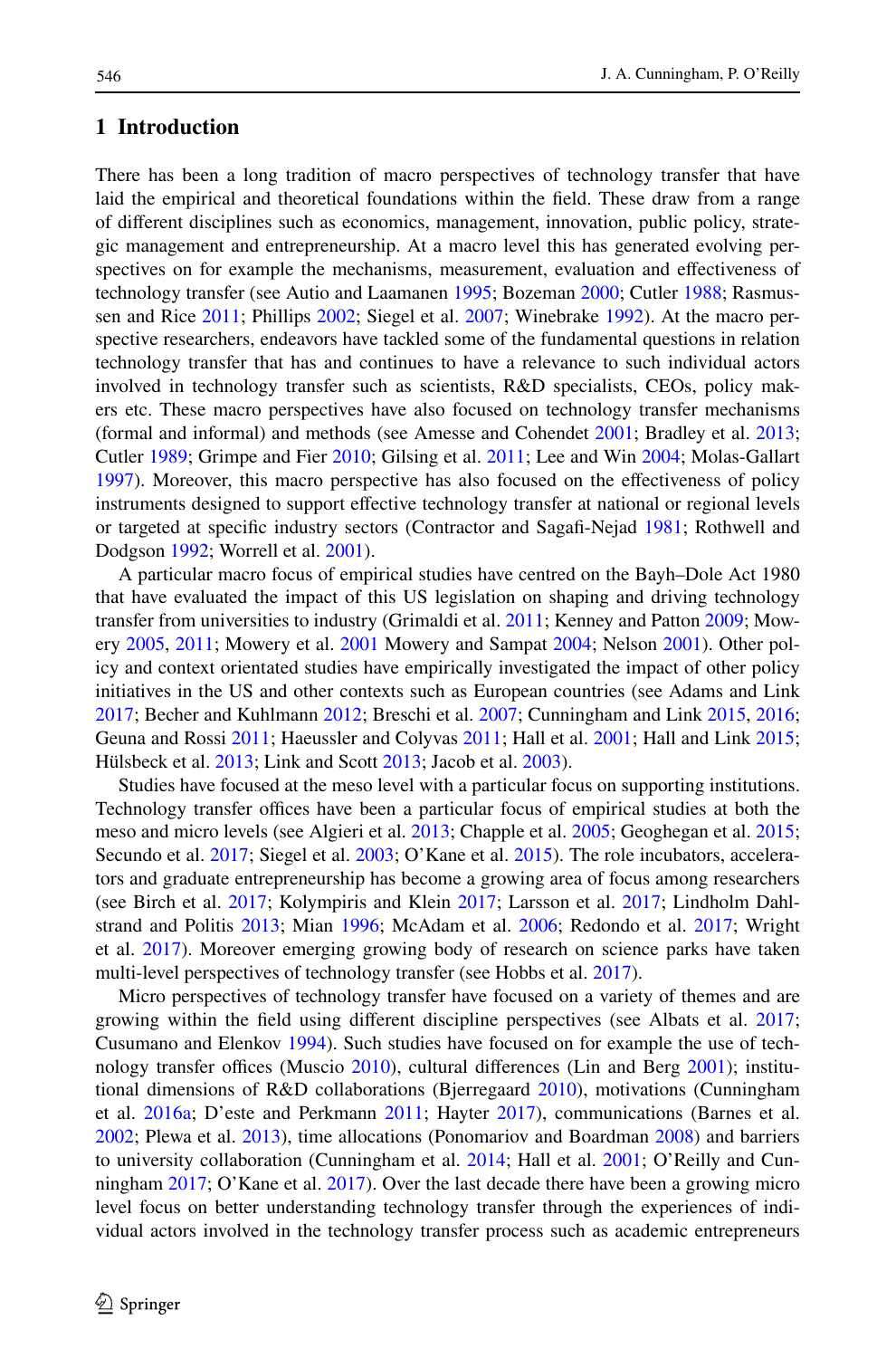(Bercovitz and Feldman [2008;](#page-8-12) Mosey and Wright [2007;](#page-10-15) Miller et al. [2017\)](#page-10-16) scientists (Link et al. [2007\)](#page-10-17) star scientists (Baba et al. [2009](#page-8-13); Meyer [2006\)](#page-10-18), principal investigators (Cunningham et al. [2016a;](#page-9-7) Cunningham et al. [2017a;](#page-9-16) Cunningham et al. [2018;](#page-9-17) Del Giudice et al. [2017;](#page-9-18) Menter [2016](#page-10-19)), technology entrepreneurs and graduate students (see Evers et al. [2014](#page-9-19); Guerrero et al. [2018](#page-9-20); Hayter et al. [2017](#page-10-14); RezaeiZadeh et al. [2017](#page-11-17); Watson and McGowan [2017;](#page-12-4) Watson et al. [2018](#page-12-5)).

Diferent conceptual and theoretical perspectives have emerged that have embraced, encompassed and shaped perspectives with respect technology transfer in a broader economic and social context that attempts to incorporate the multiple layers of macro, meso and micro perspectives. These have shaped the ways researchers situate, analyze and interpret their data in order to contribute to the growing body of knowledge and evidence base of technology transfer. Perspectives such as the triple and quadruple helix (see Carayannis et al. [2018;](#page-9-21) Etzkowitz and Leydesdorf [2000;](#page-9-22) McAdam and Debackere [2018;](#page-10-20) Miller et al. [2018\)](#page-10-21); entrepreneurial ecosystems (Audretsch and Belitski [2017;](#page-8-14) Pitelis [2012](#page-11-18); Spigel [2017\)](#page-12-6), clusters (Rocha [2004;](#page-11-19) Spigel and Harrison [2017\)](#page-12-7), public sector entrepreneurship (Leyden and Link [2015;](#page-10-22) Leyden [2016\)](#page-10-23) provide competing and complimentary perspectives that attempt to provide a multi-layer perspective that can enable both a synthesis and an interrogation of technology transfer ranging from macro to the micro level.

## **2 Themes and contributions**

We have divided the selected papers in this special issue into main themes. The frst theme focuses on papers that take a macro perspective on diferent aspects of technology transfer and they after pertinent and very relevant policy implications and considerations. The second theme of papers focus on either meso or micro foundational perspectives of technology transfer.

#### **2.1 Macro perspectives of technology transfer**

The first paper of Lehmann and Menter  $(2017)$  $(2017)$  addresses a fundamental macro issue of how a policy initiative—in this case cluster policy promoted by the German government—has performed taking a particular regional focus. At a macro level, cluster policy as a policy initiative has been favored by policy makers as an efective policy response to generating additional economic wealth. The assumption is that such a policy response has a positive impact on diferent actors and at national, regional and local levels. As Lehmann and Menter [\(2017](#page-10-24)) state the conventional thinking is that 'it pays' for policy makers to adopt this policy approach. The results of their comprehensive and robust study highlight the direct and indirect efects of such as policy initiative and how this shapes cluster policy. Interestingly they highlight the important and key role that universities play in creating new knowledge at a regional level that can be exploited through technology transfer mechanisms and commercialized by frms or entrepreneurs in the region. Consequently, this has direct benefcial outcome with respect to regional economic performance, and as they suggest, it requires appropriate incentives to ensure that universities fully engage with cluster policy initiatives, as well as appropriate technology transfer infrastructure at the regional level. Lehmann and Menter ([2017\)](#page-10-24) highlight the necessity for policy makers to consider the direct and indirect impacts of policy at the meso and micro levels as well as the potential unintended consequences. This study highlights the need for contextually and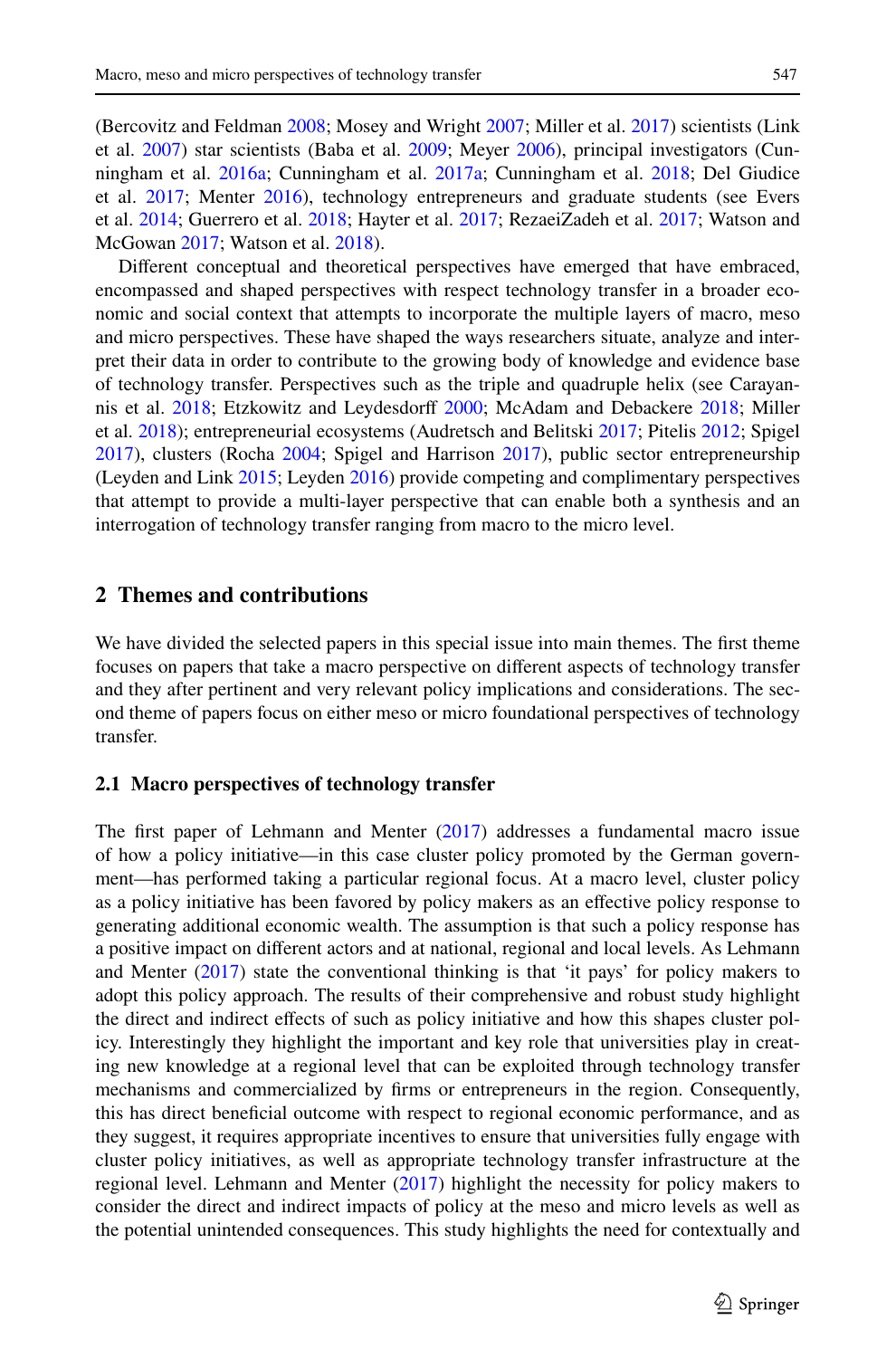appropriately designed policy instruments to support efective technology transfer is essential that is ambitious in it goals, but also addresses the fundamental tangible or intangible barriers that actors and supporting institutions experience. Such policy initiatives need to achieve better outcomes than the status quo and such outcomes can and need to be sustained over the long term, without the directional support of Government policy.

A favored policy response at the macro level by policy makers is focused on incentizing or subsidizing R&D investment that are exploiting university knowledge or in frm activities. Previous studies have highlighted how efective R&D subsidies can positively impact on private frms. Set in the US context and focusing on the Advanced Technology Programme, Smith et al. [\(2017](#page-12-8)) paper deals with a challenging and fundamental question in relation to the long-term survival efects on frms that have received government support. While previous studies have evaluated and analyzed the impact of government/federal programmes in the US, none have examined the long-term efect, which is a unique aspect of this paper. Smith et al. [\(2017](#page-12-8)), taking this long-term, view fnd receiving funding under this programme has a positive and signifcant efect on frm survival. The results of this study provide essential evidence in relation to the long-term efects of a subsidized R&D programme on firms. It also reaffirms, as does the Lehmann and Menter ([2017\)](#page-10-24) paper, the need for policy makers to design appropriate technology transfer programmes or policies that not alone have aggregated short to medium term benefcial and positive efects, but that these should and can be extended into the long-term. While the strategic intent of policy makers in designing such policies or programmes is to efect positive outcomes over the long-term, the temporal pressures mean short term efects needs to be delivered relatively quickly to demonstrate the success of such initiatives. This paper paves the way for other studies of diferent technology transfer programmes and policies that examine their efect at the meso and micro level over the long-term.

Another aspect of macro perspectives is the organization, structuring and co-ordination of public funding to support the exploitation of results for commercial and societal benefciaries. The European Union's Framework programme provides the setting for our third paper by Nepelski and Piroli ([2017\)](#page-11-20) who focus on the organizational diversity and innovation potential of EU funded research programmes, which are collaborative in nature and design. To secure funding focused on dedicated research themes it typically requires collaboration activities between academics and industry partners—SMEs and MNCs across EU Member States. This paper addresses a key and neglected issue of what is the appropriate combination of collaborators to realize the innovative potential of publicly funded projects. The fndings of Nepelski and Piroli [\(2017](#page-11-20)) highlight the importance and efect that consortium design and incentives have on realizing positive and benefcial efects. This also points to the need for micro level studies that specifcally focus on publicly funded collaborative research project dynamics, research management, capabilities and leadership. Moreover, this paper further illustrates the need for frms to carefully consider the size, mix of frms and their capabilities when they are seeking to commercialize knowledge through technology transfer mechanisms. Consequently, the fndings of this study similar to Smith et al. ([2017\)](#page-12-8) highlight the need for policy makers to consider carefully the design of policy programmes and policies that provides benefcial support to targeted actors and activities, but also refects the diversity of needs and intent of actors and supporting institutions.

Our fnal macro level paper by Nicotra et al. [\(2017](#page-11-21)) proposes a framework to test the causal efects of entrepreneurial ecosystem. Efective entrepreneurial ecosystem enables technology transfer between actors and institutions. The authors conceptualize their framework into eco-factors and eco-outputs as a way of overcoming the deficits with respect to measuring entrepreneurial ecosystems. Interestingly, they argue that there is a need to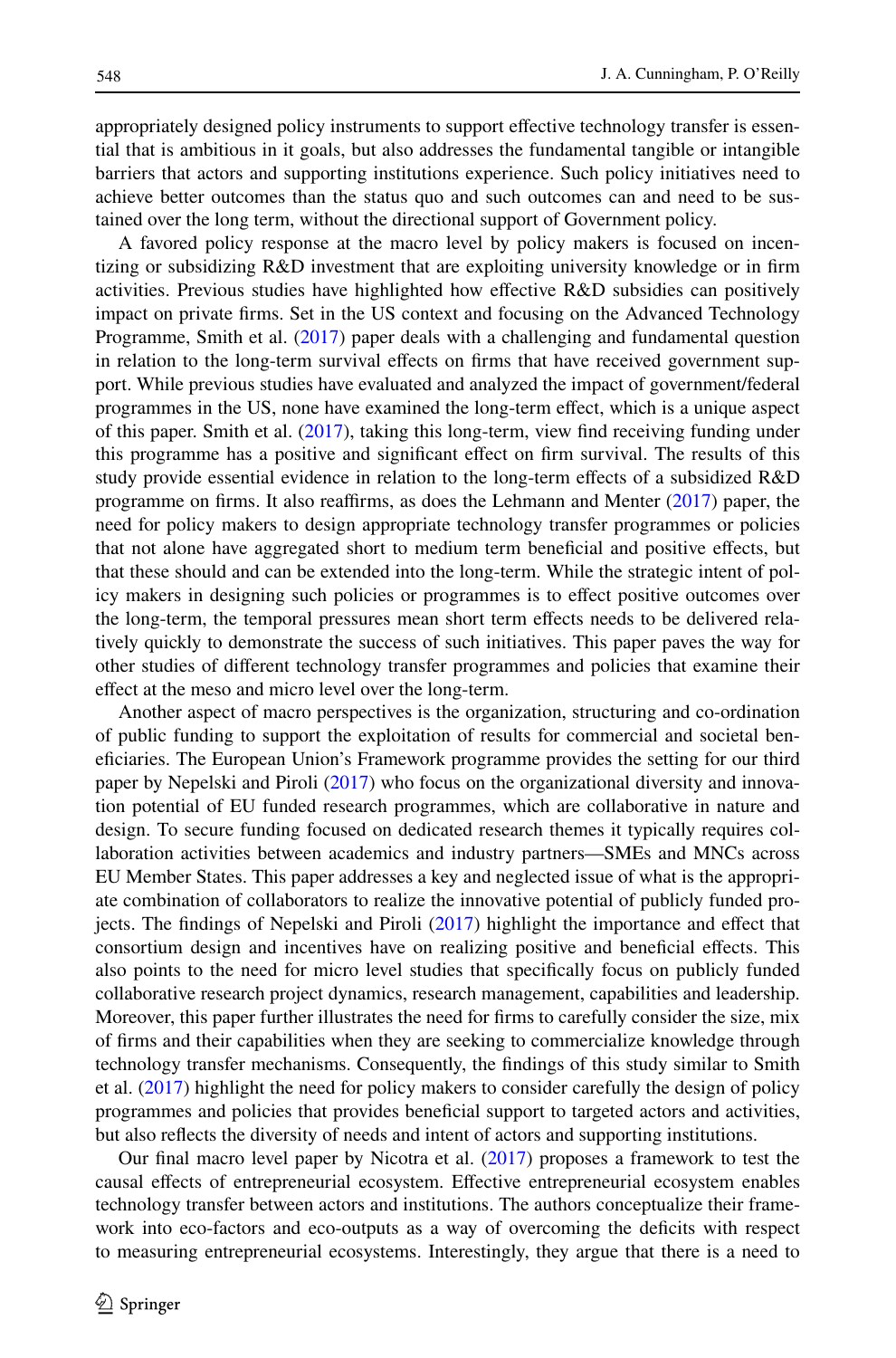validate causal relations within entrepreneurial ecosystems beyond regions or territories that have been the focus of much empirical attention such as Silcon Valley. Such validation using data sources across diferent territories to test causal efects is necessary to further evolve our theoretical and empirical understanding of the efectiveness and development of entrepreneurial ecosystems irrespective of a geographic territory. One of the dangers is the blind imitation and replication of programmes, policies and initiatives from successful entrepreneurial ecosystems territories to others without a deeper understanding of causal efects. For policy makers this framework provides a more holistic conceptualization as well as potential data sources to test causal efects. Its application and results in terms of testing this framework have the potential to highlight the defcits as well strengths between programmes and entrepreneurial results. Moreover, testing of the framework and the insights generated can provide entrepreneurial ecosystem actors and supporting organizations with an understanding of how efective their ecosystem is. Moreover, it can provide some evidence as to what potential policy and programme interventions are appropriate and essential for the sustainability of a entrepreneurial ecosystem in a particular teerro.

#### **2.2 Meso and micro perspectives of technology transfer**

The second set of papers for this special issue focus on meso and micro level themes of technology transfer includes university start-up interactions, academic spin-ofs' entrepreneurial teams, composition and interactions and digital start-ups, education attainment and equity milestones. Our first paper by van Stijn et al. ([2017\)](#page-12-9) focuses on university start-up interaction using data from Route 128 in Boston, MA, USA. They identifed 14 university start-up interaction practices. The fndings of this study provide key insights into how universities could better support start-ups, particularly with respect to market development as this knowledge transfer is essential to market development of an academic start-up. Furthermore, the fndings challenge universities on and those within universities on how best to support academic start-ups. Legitimately the authors argue that the needs of start-ups near to market may be better met with programmes and supports outside the university environment. This raises an interesting strategy question for universities, whether they enhance their supports and provision in near market start-ups or instead focus exclusively on science based start-ups. Moreover, the fndings of this study means that universities need to make a clear strategic decision on what is the scope of their start-up provision. It also means they need to have sufficient organisational flexibility in order to meet the current and future anticipated and unanticipated needs of start-ups and their founders.

Ben-Hafaïedh et al. [\(2017](#page-8-15)) paper focuses on academic spin-of's entrepreneurial team composition and performance based on Italian data. The question of near-to-market issues similar to the Van Stijn et al. [\(2017](#page-12-9)) is raised in this paper with respect to academic spinofs. The fndings provide some interesting implications and challenges for those supporting academic spin-ofs. For example, how do universities encourage academics to be involved in academic spin-ofs and what practical and pragmatic approaches can academics adopt or use at the meso and micro levels to ensure the best entrepreneurial team confguration to accelerate the technology development that really enhances and increases the probability of their spin-of being bought out? The study fnds that the dual confguration of academic and practitioner entrepreneurial team confguration provides the basis for the most efective commercial performance. From a macro or meso level what policy instruments and programmes can truly encourage and support such team confgurations. For academics, this study suggests the need for them to be open to considering commercial collaborations with practitioners in order to overcome near-to-market issues, to accelerate the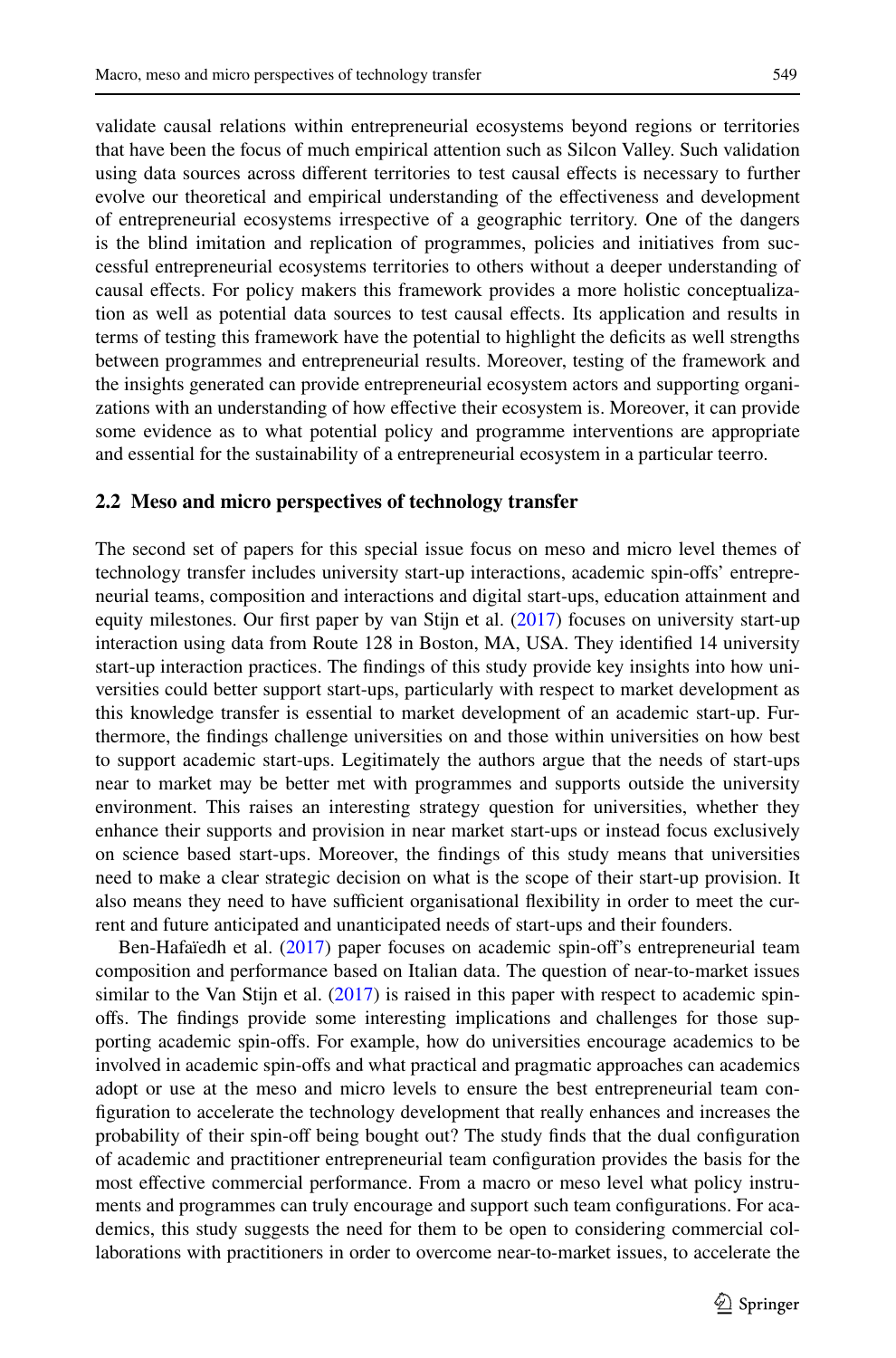spin-off development and provide the commercial basis that is necessary to drive spin-off performance. For practitioners, the dual confguration ofers an efective means of ensuring commercial performance. The challenge for practitioners is selecting the potential academic spin-ofs that have real commercial potential and the openness among the academic founders in pursuing a dual entrepreneurial team confguration to ensure commercial success.

University spin-offs is the focus of Kolb and Wagner's [\(2017](#page-10-25)) paper that is based on a single university setting where they developed a framework of needs. The authors also identifed the importance of support structures for the four categorises of spin-out groups that they identifed. What is clear from this study is universities need to provide a broad range of support structures to provide the appropriate support to university spin-ofs given the categories identifed in this study. The demand for these support structures varies and as Kolb and Wagner ([2017\)](#page-10-25) note, this requires universities to be fexible with the provision of appropriate support structures to support their heterogeneity. This raises a strategic question for universities and TTOs regarding how best to attain the balance between generic and more tailored support structures, as this has implications for resources, organisational structures and the professional technology transfer skill set required to support such variety of university spin-ofs. At a meso level the fndings of this study provide some empirical evidence that contributes to a wider debate with respect to the role and purpose of TTOs, particularly with respect to standardization and specialization This micro study, set in a single university context, yields the real rich nuances that underpins technology transfer. Furthermore, the micro perspectives of university spin-ofs in this paper provide necessary and valuable insights that warrant further studies by extending such research into other institutional and geographical contexts using a micro level.

Our fnal paper in this special issue by Ratzinger et al. ([2017\)](#page-11-22), focuses on the impact of digital start-up founders' higher education on reaching equity investment milestones taking a human capital perspective. With a large sample of digital start-ups this study has both micro and meso level implications, as well as macro, particularly with respect to levels of societal educational attainment. For students the findings of this study affirms the benefcial value of higher education attainment and the necessity of having the openness, capacity and capability to engage and interact with students from other disciplines. For universities the study raises some relevant issues with respect to entrepreneurship educational provision and the skills development component of degree programmes irrespective of discipline or subject areas. In practical terms, this requires universities to take a strategic view as to the importance of university wide entrepreneurship education provision, the nature of provision—core or extra curricular—and how broad as well as specifc skills are nurtured and developed by students through the progression in their degree programmes. For investors in start-ups the study provides further evidence of the needs to take into consideration the educational attainment and background of founders of digital start-ups.

#### **3 Proposed research agenda**

#### **3.1 Meso level: evaluative country and cross country comparison studies**

What is evident from the studies of technology transfer to date, irrespective of level of analysis, is that there is dominant focus on North America. There is a need for further evaluative studies a country level of technology transfer at macro and meso levels. Studies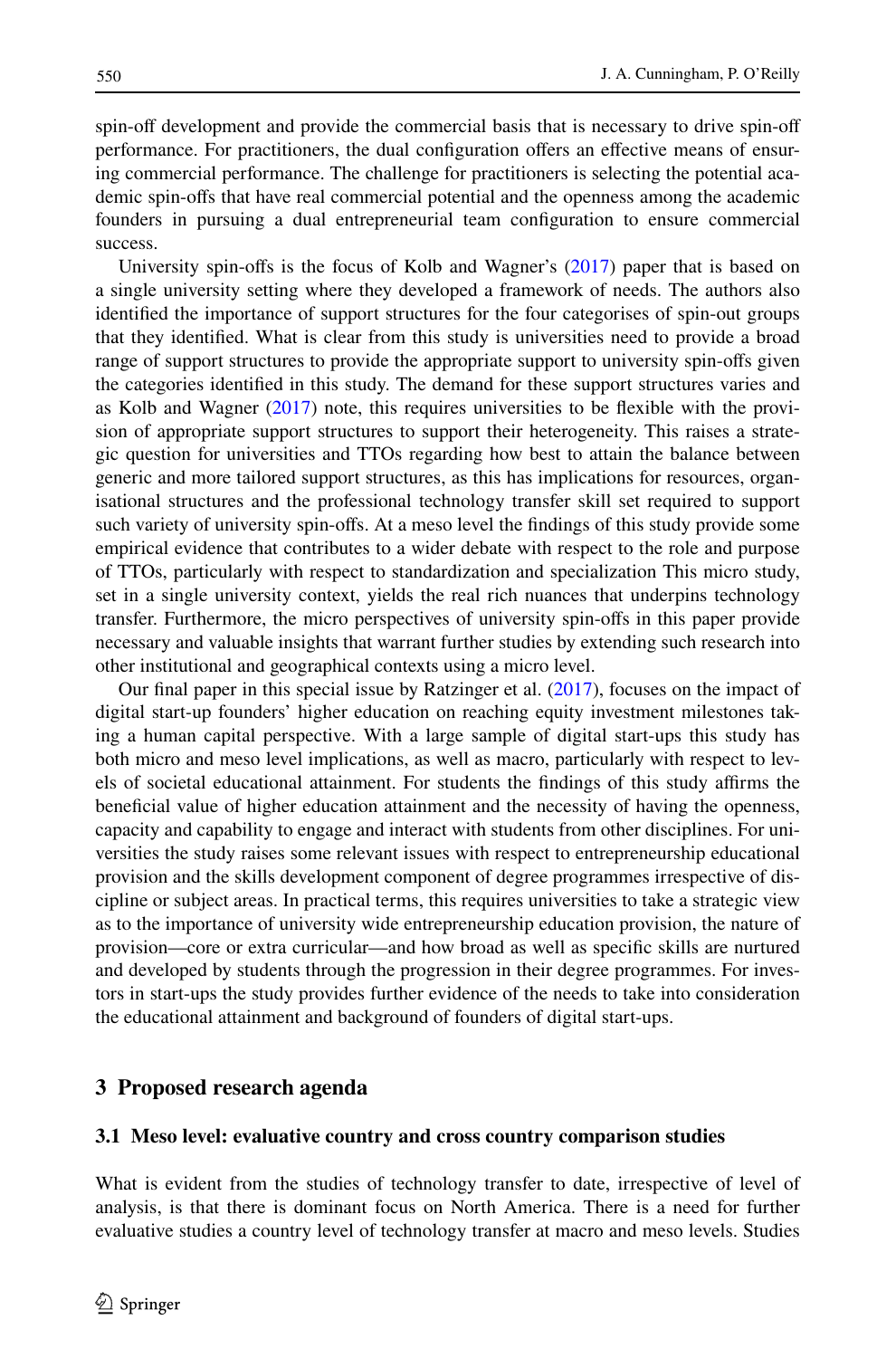to date of the US technology transfer system, programmes and policies provide researchers with robust methodological and evaluative approaches to undertake such studies. Such country level studies not alone add to the existing body of knowledge at a macro level but can illuminate the variety as well as commonalities of efect of national programs and policies. At a micro level more country studies are needed to better understand the nuanced behaviours, motivators, infuences, approaches of individual actors such as technology and knowledge transfer.

There has been a lack of cross country comparison studies within the feld that are evaluative. This is understandable given the challenges of concluding large scale cross countries comparison studies. Particularly at the macro level, these are necessary from evolving the body of knowledge within the feld but also to provide policy makers with further evidence that contribute to more efective policy and programme support of technology transfer. Given the challenges involved in large scale cross country comparison studies there is a need to create them in a way that it can be scaled, accessed and shared as well having a longitudinal dimension.

Linked to the need for evaluative and comparison studies is the need for further studies that examines, the policy and public sector entrepreneurship replication between diferent countries. For example, some European countries have replicated aspects of the US SBIR programme. Such studies would provide further insights into the barriers and challenges of policy and public sector entrepreneurship replication that would be benefcial to national, regional and local technology transfer policy making processes and would unearth specifc contextual adoption.

#### **3.2 Meso level studies**

To further, develop the feld there is a need for researchers to concentrate more research efort in focusing on the meso level of technology transfer. From our perspective, there is a need for further studies that specifcally examine the role, behaviours and actions of supporting actors in the technology transfer process. This could range from for example regional public authorities, national funding agencies, incubators and hubs that are publicly and privately funded to technology transfer offices. Assumptions are made about the role and efects that these supporting institutions have on infuencing and shaping technology transfer. Macro and micro level factors shape how meso level supporting actors support the technology transfer process in terms of incentives, supports and the how they organise themselves to realise their own targets and objectives within a wider technology transfer system.

Another potential area for meso level studies is examining the regional and industry context of technology transfer. While there have been many empirical studies that have focused on certain locations such as Silicon Valley there is a need to focus on regions where there are variations in the economic, social and technological endowments and how this efects technology transfer. Moreover, this also opens up opportunities for comparative studies of regions in diferent continents and also allows for focus on diferent types of frms such as multinational frms, small and medium enterprises, non for proft frms and publicly owned semi state bodies. In addition, there is a need to expand at the meso level the industry sectors on which empirical studies are based as there is a narrow concentration of existing studies on certain industries (Cunningham et al. [2017b\)](#page-9-23).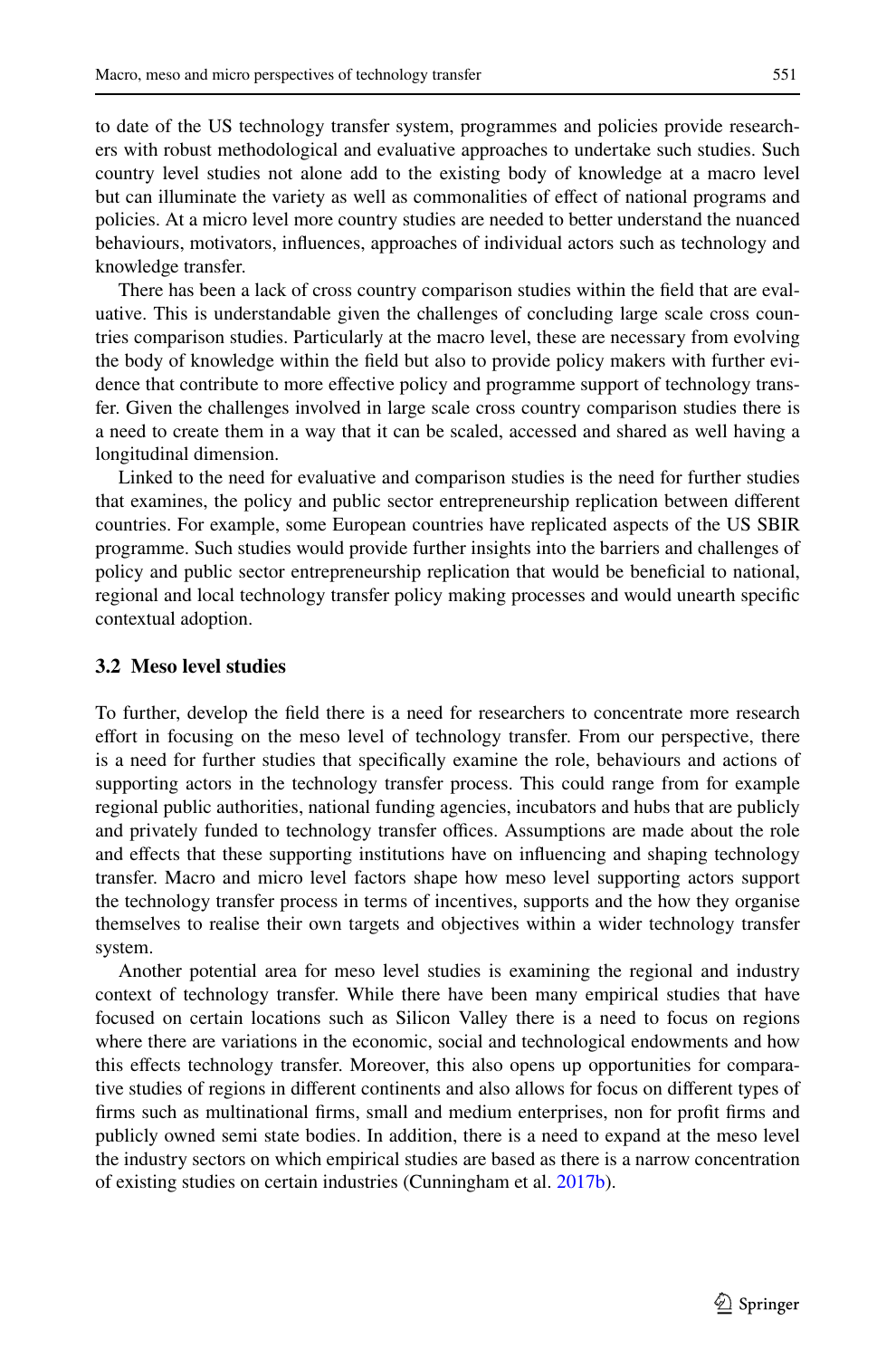#### **3.3 Micro level perspectives: individual actors behaviours and actions**

There have been a growth of micro level studies within the technology transfer feld, with an increasing number of researchers using a unit of analysis that is focused on the individual actor in the technology transfer process. Studies to date have focused on scientists, faculty members and principal investigators. These studies have unearthed interesting perspectives and practices with respect to individual actor, behaviours and action with respect to technology transfer. Some further micro level studies are needed that examine more of the antecedent factors that shape individual perspectives and behaviours prior to engaging with a technology transfer process. Moreover, more micro studies are needed with respect to the specifc technology transfer mechanisms such as licensing and specifc individual actors.

Future studies at the micro level must expand the unit of analysis at the individual level to include other actors such as TTO professionals, regional or national policy programme or policy directors, research officers in funding agencies and within higher education institutions, as well as private sector based scientists and principal investigators. To compliment an expansion of individual actors studies should also seek to focus on career stage, professional experience, gender and types of institutional supports. In addition, individual analysis could be expanded further to examine the individual recipient decision maker technology transfer from universities, publicly funded research organisation or other organisations.

#### **4 Conclusions**

In this introductory paper for this special issue, we have reviewed some of the issues with respect to macro, meso and micro perspectives of technology transfer. We then have outlined and discussed the implications of the eight selected papers. We concluded with some potential avenues for future studies for researchers of technology transfer using macro, meso and micro level perspectives.

To advance studies of technology transfer irrespective of level of focus, researchers should use the full range of methodological and data collection approaches and to be more experimental in their research design of studies of technology transfer. Researchers should consider developing international, cross-sectoral and longitudinal datasets that allows for cross-country comparisons and potentially multi-level analysis that further advances the feld, which can provide further evidence for policy makers, recipients of technology transfer and potentially enhance their decision making.

Opportunities exist to expand the context of studies in terms of institutional and domain settings. In the main, studies have focused on technology transfer in higher educational settings, but as other types of organisations are getting more involved in the technology transfer process these should also be the focus of further studies. While the predominant domain focus of empirical studies of technology transfer have been science, engineering and technology there is a need to expand the domain focus to arts, humanities and social sciences at the macro, meso and micro levels. Business schools should also be a focus for meso and micro level studies of technology transfer. Finally, future studies of technology transfer irrespective of level of analysis should consider the recipient organisation perspectives of technology transfer as well as situations where technology transfer has failed. Failure of technology transfer is another potential and fruitful research avenue for future research but has largely remained under explored.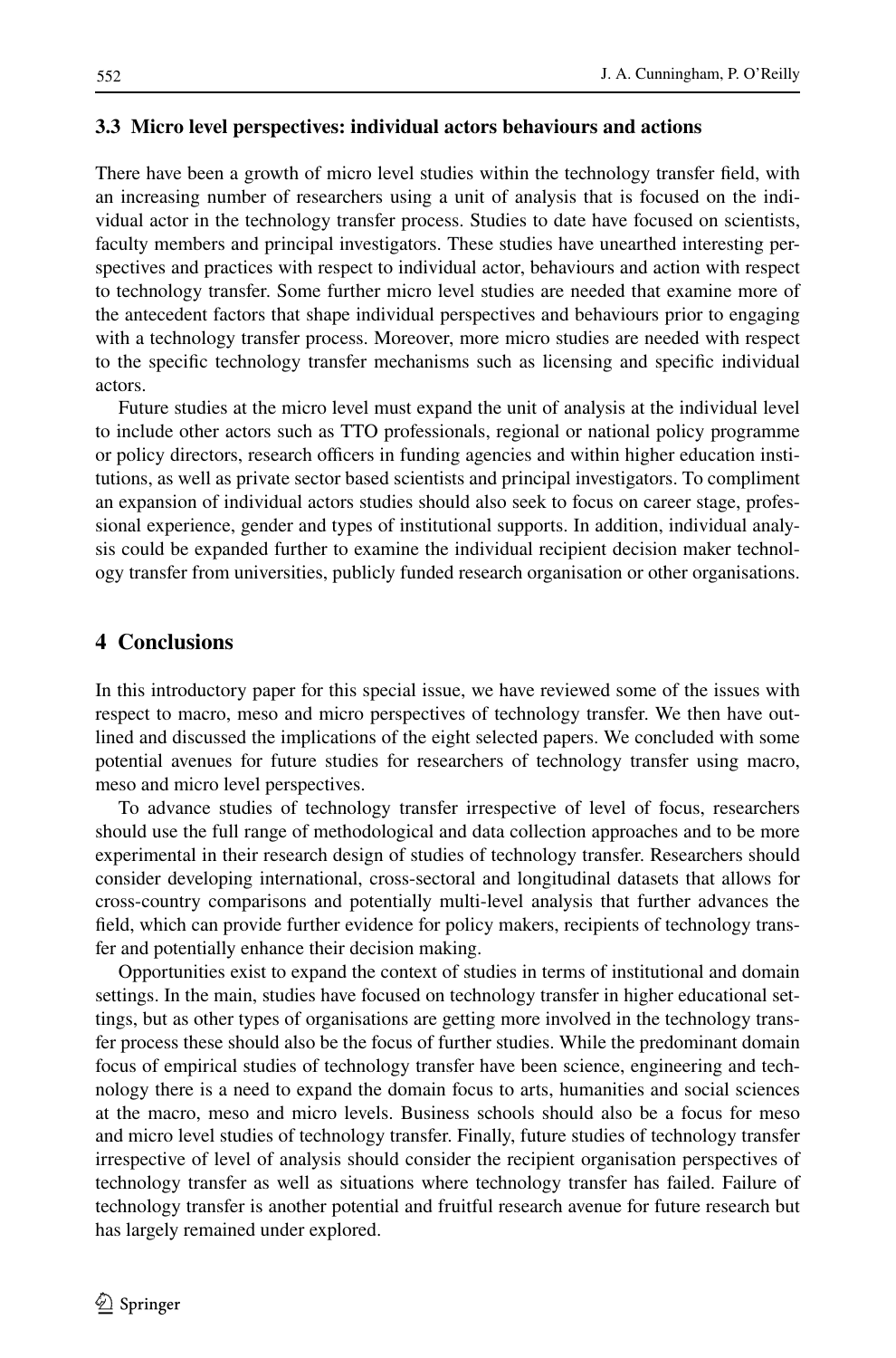**Acknowledgements** We would like to thank Professor Albert N. Link for his support in developing this special issue and to all the reviewers for their timely and constructive reviews that have shaped the individual papers in this special issue. We would like to thank all those who contributed to the organisation of the Technology Transfer Society Conference held at Dublin Institute of Technology in 2015 which these papers were selected for this special issue. James A. Cunningham wishes to acknowledge the funding support of the authors wish to acknowledge funding support of Science Foundation Ireland (SFI) and co-funding under the European Regional Development Fund under Grant No. 13/RC/2073.

#### **Compliance with ethical standards**

**Confict of interest** The authors declare that they have no confict of interest.

**Open Access** This article is distributed under the terms of the Creative Commons Attribution 4.0 International License [\(http://creativecommons.org/licenses/by/4.0/](http://creativecommons.org/licenses/by/4.0/)), which permits unrestricted use, distribution, and reproduction in any medium, provided you give appropriate credit to the original author(s) and the source, provide a link to the Creative Commons license, and indicate if changes were made.

## **References**

- <span id="page-8-4"></span>Adams, J. A., & Link, A. L. (2017). The structure and performance of U.S. research joint ventures: Inferences and implications from the Advanced Technology Program. *Economics of Innovation and New Technology*. <https://doi.org/10.1080/10438599.2017.1376169>.
- <span id="page-8-9"></span>Albats, E., Fiegenbaum, I., & Cunningham, J. A. (2017). A micro level study of university industry collaborative lifecycle key performance indicators. *The Journal of Technology Transfer*. [https://doi.](https://doi.org/10.1007/s10961-017-9555-2) [org/10.1007/s10961-017-9555-2](https://doi.org/10.1007/s10961-017-9555-2).
- <span id="page-8-7"></span>Algieri, B., Aquino, A., & Succurro, M. (2013). Technology transfer offices and academic spin-off creation: The case of Italy. *The Journal of Technology Transfer, 38*(4), 382–400.
- <span id="page-8-2"></span>Amesse, F., & Cohendet, P. (2001). Technology transfer revisited from the perspective of the knowledgebased economy. *Research Policy, 30*(9), 1459–1478.
- <span id="page-8-14"></span>Audretsch, D. B., & Belitski, M. (2017). Entrepreneurial ecosystems in cities: Establishing the framework conditions. *The Journal of Technology Transfer, 42*(5), 1030–1051.
- <span id="page-8-0"></span>Autio, E., & Laamanen, T. (1995). Measurement and evaluation of technology transfer: Review of technology transfer mechanisms and indicators. *International Journal of Technology Management, 10*(7–8), 643–664.
- <span id="page-8-13"></span>Baba, Y., Shichijo, N., & Sedita, S. R. (2009). How do collaborations with universities afect frms' innovative performance? The role of "Pasteur scientists" in the advanced materials feld. *Research Policy, 38*(5), 756–764.
- <span id="page-8-11"></span>Barnes, T., Pashby, I., & Gibbons, A. (2002). Efective university–industry interaction: A multi-case evaluation of collaborative R&D Projects. *European Management Journal, 20*(3), 272–285.
- <span id="page-8-5"></span>Becher, G., & Kuhlmann, S. (Eds.). (2012). *Evaluation of technology policy programmes in Germany* (Vol. 4). Berlin: Springer.
- <span id="page-8-15"></span>Ben-Hafaïedh, C., Micozzi, A., & Pattitoni, P. (2017). Academic spin-ofs' entrepreneurial teams and performance: A subgroups approach. *The Journal of Technology Transfer*. [https://doi.org/10.1007/s1096](https://doi.org/10.1007/s10961-017-9623-7) [1-017-9623-7](https://doi.org/10.1007/s10961-017-9623-7).
- <span id="page-8-12"></span>Bercovitz, J., & Feldman, M. (2008). Academic entrepreneurs: Organizational change at the individual level. *Organization Science, 19*(1), 69–89.
- <span id="page-8-8"></span>Birch, C., Lichy, J., Mulholland, G., & Kachour, M. (2017). An enquiry into potential graduate entrepreneurship: Is higher education turning of the pipeline of graduate entrepreneurs? *Journal of Management Development, 36*(6), 743–760.
- <span id="page-8-10"></span>Bjerregaard, T. (2010). Industry and academia in convergence: Microinstitutional dimensions of R&D collaboration. *Technovation, 30*(2), 100–108.
- <span id="page-8-1"></span>Bozeman, B. (2000). Technology transfer and public policy: A review of research and theory. *Research Policy, 29*(4), 627–655.
- <span id="page-8-3"></span>Bradley, S. R., Hayter, C. S., & Link, A. N. (2013). Models and methods of university technology transfer. *Foundations and Trends® in Entrepreneurship, 9*(6), 571–650.
- <span id="page-8-6"></span>Breschi, S., Lissoni, F., & Montobbio, F. (2007). The scientifc productivity of academic inventors: New evidence from Italian data. *Economics of Innovation and New Technology, 16*(2), 101–118.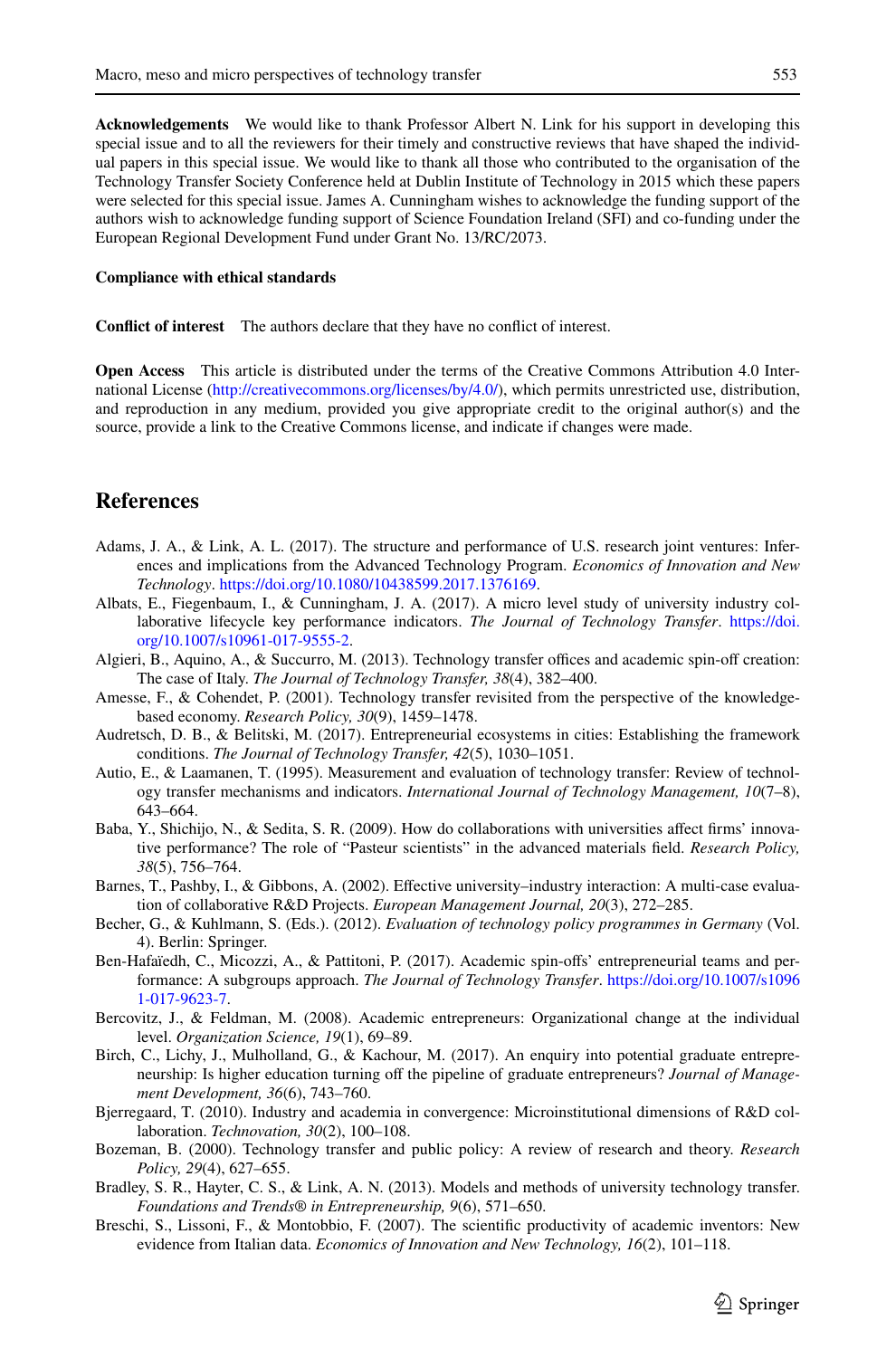- <span id="page-9-21"></span>Carayannis, E. G., Grigoroudis, E., Campbell, D. F., Meissner, D., & Stamati, D. (2018). The ecosystem as helix: An exploratory theory-building study of regional co-opetitive entrepreneurial ecosystems as Quadruple/Quintuple Helix Innovation Models. *R&D Management, 48*(1), 148–162.
- <span id="page-9-11"></span>Chapple, W., Lockett, A., Siegel, D., & Wright, M. (2005). Assessing the relative performance of UK university technology transfer offices: Parametric and non-parametric evidence. *Research Policy, 34*(3), 369–384.
- <span id="page-9-4"></span>Contractor, F. J., & Sagaf-Nejad, T. (1981). International technology transfer: Major issues and policy responses. *Journal of International Business Studies, 12*(2), 113–135.
- <span id="page-9-6"></span>Cunningham, J. A., & Link, A. N. (2015). Fostering university–industry R&D collaborations in European Union countries. *International Entrepreneurship and Management Journal, 11*(4), 849–860.
- <span id="page-9-7"></span>Cunningham, J. A., & Link, A. N. (2016a). Exploring the efectiveness of research and innovation policies among European Union countries. *International Entrepreneurship and Management Journal, 12*(2), 415–425.
- Cunningham, J. A., Mangematin, V., O'Kane, C., & O'Reilly, P. (2016b). At the frontiers of scientifc advancement: The factors that infuence scientists to become or choose to become publicly funded principal investigators. *The Journal of Technology Transfer, 41*(4), 778–797.
- <span id="page-9-17"></span>Cunningham, J. A., Menter, M., & O'Kane, C. (2018). Value creation in the quadruple helix: A micro level conceptual model of principal investigators as value creators. *R&D Management, 48*(1), 136–147.
- <span id="page-9-16"></span>Cunningham, J. A., Menter, M., & Wirsching, K. (2017a). Entrepreneurial ecosystem governance: A principal investigator-centered governance framework. *Small Business Economics*, 1–18.
- <span id="page-9-23"></span>Cunningham, J. A., Menter, M., & Young, C. (2017b). A review of qualitative case methods trends and themes used in technology transfer research. *The Journal of Technology Transfer, 42*(4), 923–956.
- <span id="page-9-15"></span>Cunningham, J., O'Reilly, P., O'Kane, C., & Mangematin, V. (2014). The inhibiting factors that principal investigators experience in leading publicly funded research. *The Journal of Technology Transfer, 39*(1), 93–110.
- <span id="page-9-13"></span>Cusumano, M. A., & Elenkov, D. (1994). Linking international technology transfer with strategy and management: A literature commentary. *Research Policy, 23*(2), 195–215.
- <span id="page-9-0"></span>Cutler, R. S. (1988). Survey of high-technology-transfer mechanisms in Japan and the USA. *The Journal of Technology Transfer, 13*(1), 42–48.
- <span id="page-9-1"></span>Cutler, R. S. (1989). A comparison of Japanese and US high-technology transfer practices. *IEEE Transactions on Engineering Management, 36*(1), 17–24.
- <span id="page-9-14"></span>D'este, P., & Perkmann, M. (2011). Why do academics engage with industry? The entrepreneurial university and individual motivations. *The Journal of Technology Transfer, 36*(3), 316–339.
- <span id="page-9-18"></span>Del Giudice, M., Nicotra, M., Romano, M., & Schillaci, C. E. (2017). Entrepreneurial performance of principal investigators and country culture: Relations and infuences. *The Journal of Technology Transfer, 42*(2), 320–337.
- <span id="page-9-22"></span>Etzkowitz, H., & Leydesdorff, L. (2000). The dynamics of innovation: From national systems and "Mode 2" to a triple helix of university–industry–government relations. *Research Policy, 29*(2), 109–123.
- <span id="page-9-19"></span>Evers, N., Cunningham, J., & Hoholm, T. (2014). *Technology entrepreneurship: Bringing innovation to the marketplace*. Basingstoke: Palgrave Macmillan.
- <span id="page-9-12"></span>Geoghegan, W., O'Kane, C., & Fitzgerald, C. (2015). Technology transfer offices as a nexus within the triple helix: The progression of the university's role. *International Journal of Technology Management, 68*(3–4), 255–277.
- <span id="page-9-8"></span>Geuna, A., & Rossi, F. (2011). Changes to university IPR regulations in Europe and the impact on academic patenting. *Research Policy, 40*(8), 1068–1076.
- <span id="page-9-3"></span>Gilsing, V., Bekkers, R., Freitas, I. M. B., & Van der Steen, M. (2011). Diferences in technology transfer between science-based and development-based industries: Transfer mechanisms and barriers. *Technovation, 31*(12), 638–647.
- <span id="page-9-5"></span>Grimaldi, R., Kenney, M., Siegel, D. S., & Wright, M. (2011). 30 years after Bayh–Dole: Reassessing academic entrepreneurship. *Research Policy, 40*(8), 1045–1057.
- <span id="page-9-2"></span>Grimpe, C., & Fier, H. (2010). Informal university technology transfer: A comparison between the United States and Germany. *The Journal of Technology Transfer, 35*(6), 637–650.
- <span id="page-9-20"></span>Guerrero, M., Urbano, D., Cunningham, J. A., & Gajón, E. (2018). Determinants of graduates' start-ups creation across a Multi-campus Entrepreneurial University: The case of Monterrey Institute of Technology and Higher Education. *Journal of Small Business Management, 56*(1), 150–178.
- <span id="page-9-9"></span>Haeussler, C., & Colyvas, J. A. (2011). Breaking the ivory tower: Academic entrepreneurship in the life sciences in UK and Germany. *Research Policy, 40*(1), 41–54.
- <span id="page-9-10"></span>Hall, M. J., & Link, A. N. (2015). Technology-based state growth policies: The case of North Carolina's Green Business Fund. *The Annals of Regional Science, 54*(2), 437–449.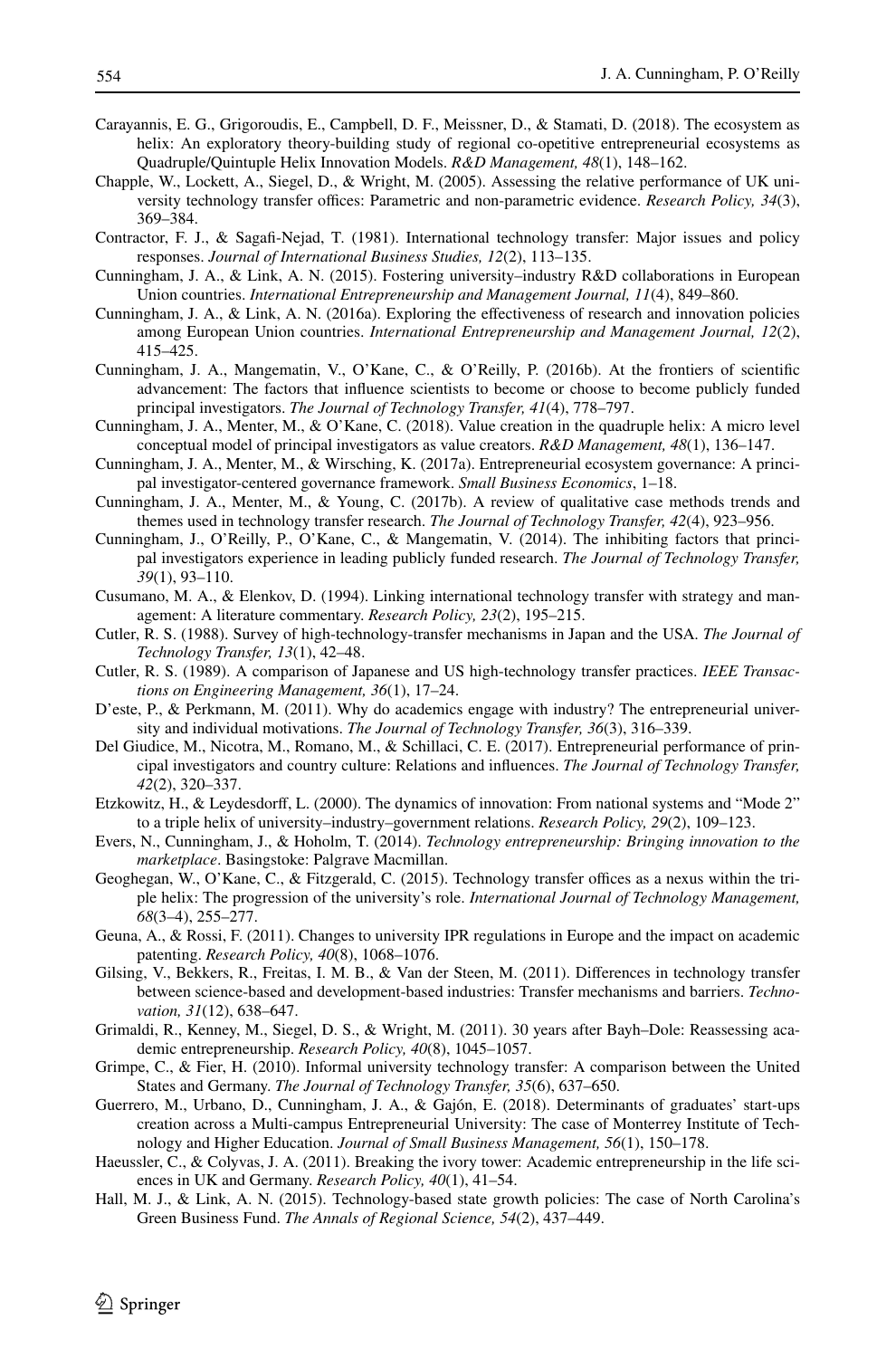- <span id="page-10-3"></span>Hall, B. H., Link, A. N., & Scott, J. T. (2001). Barriers inhibiting industry from partnering with universities: Evidence from the advanced technology program. *The Journal of Technology Transfer, 26*(1), 87–98.
- <span id="page-10-14"></span>Hayter, C. S., Lubynsky, R., & Maroulis, S. (2017). Who is the academic entrepreneur? The role of graduate students in the development of university spinofs. *The Journal of Technology Transfer, 42*(6), 1237–1254.
- <span id="page-10-12"></span>Hobbs, K. G., Link, A. N., & Scott, J. T. (2017). Science and technology parks: An annotated and analytical literature review. *The Journal of Technology Transfer, 42*(4), 957–976.
- <span id="page-10-4"></span>Hülsbeck, M., Lehmann, E. E., & Starnecker, A. (2013). Performance of technology transfer offices in Germany. *The journal of technology transfer, 38*(3), 199–215.
- <span id="page-10-6"></span>Jacob, M., Lundqvist, M., & Hellsmark, H. (2003). Entrepreneurial transformations in the Swedish University system: The case of Chalmers University of Technology. *Research Policy, 32*(9), 1555–1568.
- <span id="page-10-2"></span>Kenney, M., & Patton, D. (2009). Reconsidering the Bayh–Dole Act and the current university invention ownership model. *Research Policy, 38*(9), 1407–1422.
- <span id="page-10-25"></span>Kolb, C., & Wagner, M. (2017). How university spin-ofs difer in composition and interaction: A qualitative approach. *The Journal of Technology Transfer*. <https://doi.org/10.1007/s10961-017-9629-1>.
- <span id="page-10-7"></span>Kolympiris, C., & Klein, P. G. (2017). The effects of academic incubators on university innovation. *Strategic Entrepreneurship Journal, 11*(2), 145–179.
- <span id="page-10-8"></span>Larsson, J. P., Wennberg, K., Wiklund, J., & Wright, M. (2017). Location choices of graduate entrepreneurs. *Research Policy, 46*(8), 1490–1504.
- <span id="page-10-0"></span>Lee, J., & Win, H. N. (2004). Technology transfer between university research centers and industry in Singapore. *Technovation, 24*(5), 433–442.
- <span id="page-10-24"></span>Lehmann, E. E., & Menter, M. (2017). Public cluster policy and performance. *The Journal of Technology Transfer*. <https://doi.org/10.1007/s10961-017-9626-4>.
- <span id="page-10-23"></span>Leyden, D. P. (2016). Public-sector entrepreneurship and the creation of a sustainable innovative economy. *Small Business Economics, 46*(4), 553–564.
- <span id="page-10-22"></span>Leyden, D. P., & Link, A. N. (2015). *Public sector entrepreneurship: US technology and innovation policy*. Oxford: OUP Us.
- <span id="page-10-13"></span>Lin, B. W., & Berg, D. (2001). Efects of cultural diference on technology transfer projects: An empirical study of Taiwanese manufacturing companies. *International Journal of Project Management, 19*(5), 287–293.
- <span id="page-10-9"></span>Lindholm Dahlstrand, Å., & Politis, D. (2013). Women business ventures in Swedish University incubators. *International Journal of Gender and Entrepreneurship, 5*(1), 78–96.
- <span id="page-10-5"></span>Link, A. N., & Scott, J. T. (2013). Public R&D subsidies, outside private support, and employment growth. *Economics of Innovation and New Technology, 22*(6), 537–550.
- <span id="page-10-17"></span>Link, A. N., Siegel, D. S., & Bozeman, B. (2007). An empirical analysis of the propensity of academics to engage in informal university technology transfer. *Industrial and Corporate Change, 16*(4), 641–655.
- <span id="page-10-20"></span>McAdam, M., & Debackere, K. (2018). Beyond 'triple helix' toward 'quadruple helix' models in regional innovation systems: Implications for theory and practice. *R&D Management, 48*(1), 3–6.
- <span id="page-10-11"></span>McAdam, M., Galbraith, B., McAdam, R., & Humphreys, P. (2006). Business processes and networks in university incubators: A review and research agendas. *Technology Analysis & Strategic Management, 18*(5), 451–472.
- <span id="page-10-19"></span>Menter, M. (2016). Principal investigators and the commercialization of knowledge. In D. Audretsch, E. Lehmann, M. Meoli, & S. Vismara (Eds.), *University evolution, entrepreneurial activity and regional competitiveness* (pp. 193–203). Berlin: Springer.
- <span id="page-10-18"></span>Meyer, M. (2006). Are patenting scientists the better scholars? An exploratory comparison of inventorauthors with their non-inventing peers in nano-science and technology. *Research Policy, 35*(10), 1646–1662.
- <span id="page-10-10"></span>Mian, S. A. (1996). Assessing value-added contributions of university technology business incubators to tenant frms. *Research Policy, 25*(3), 325–335.
- <span id="page-10-16"></span>Miller, K., Alexander, A., Cunningham J. A., & Albats, E. (2017). Entrepreneurial academics and academic entrepreneurs: A systematic literature review. *International Journal of Technology Management* (forthcoming).
- <span id="page-10-21"></span>Miller, K., McAdam, R., & McAdam, M. (2018). A systematic literature review of university technology transfer from a quadruple helix perspective: Toward a research agenda. *R&D Management, 48*(1),  $7 - 24$ .
- <span id="page-10-1"></span>Molas-Gallart, J. (1997). Which way to go? Defence technology and the diversity of 'dual-use'technology transfer. *Research Policy, 26*(3), 367–385.
- <span id="page-10-15"></span>Mosey, S., & Wright, M. (2007). From human capital to social capital: A longitudinal study of technologybased academic entrepreneurs. *Entrepreneurship Theory and Practice, 31*(6), 909–935.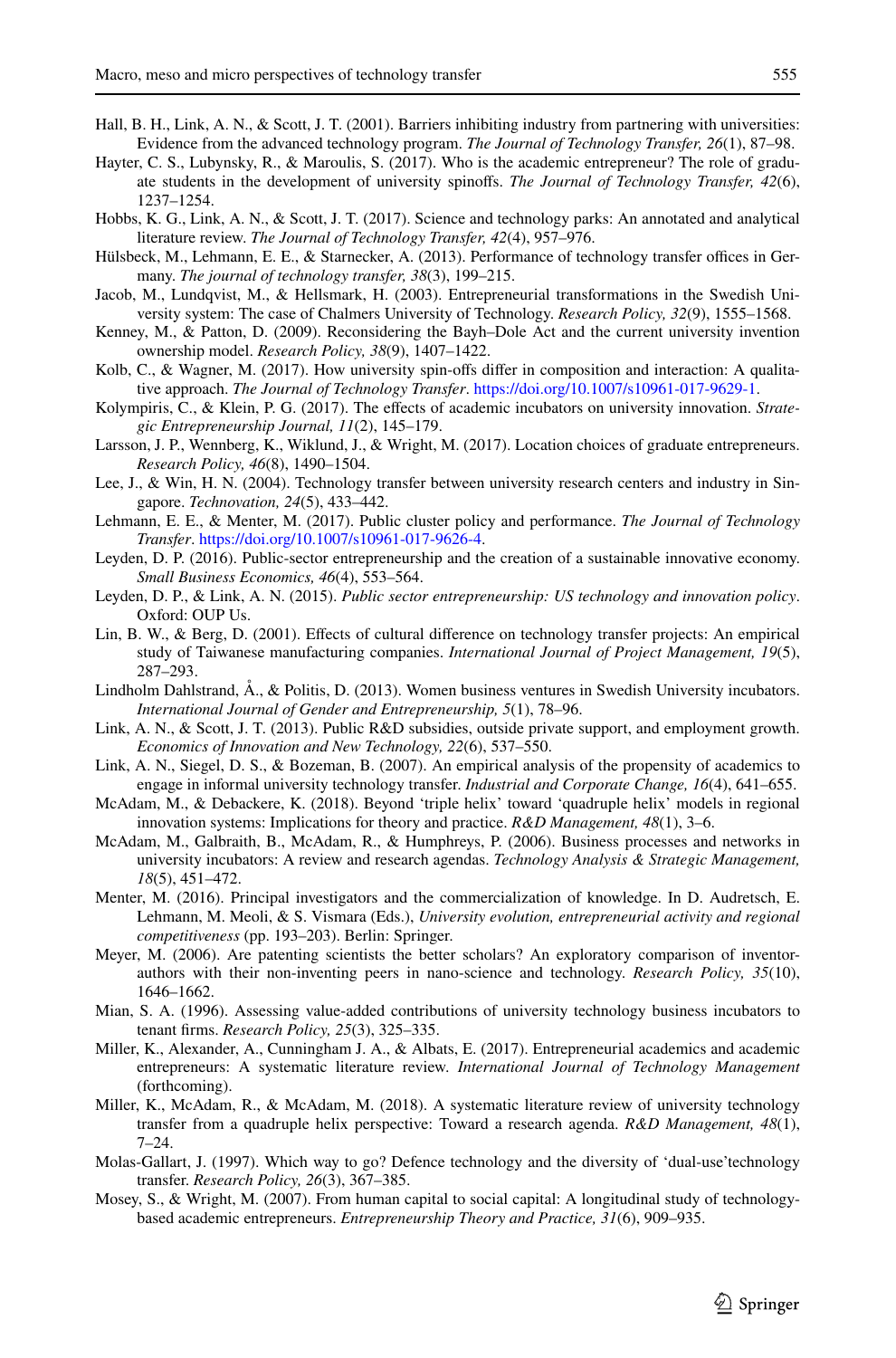- <span id="page-11-4"></span>Mowery, D. C. (2005). The Bayh–Dole Act and high-technology entrepreneurship in US universities: Chicken, egg, or something else? In G. D. Libecap (Ed.), *University entrepreneurship and technology transfer* (pp. 39–68). Bingley: Emerald Group Publishing Limited.
- <span id="page-11-5"></span>Mowery, D. C. (2011). Learning from one another? International policy "emulation" and university–industry technology transfer. *Industrial and Corporate Change, 20*(6), 1827–1853.
- <span id="page-11-6"></span>Mowery, D. C., Nelson, R. R., Sampat, B. N., & Ziedonis, A. A. (2001). The growth of patenting and licensing by US universities: An assessment of the efects of the Bayh–Dole act of 1980. *Research Policy, 30*(1), 99–119.
- <span id="page-11-7"></span>Mowery, D. C., & Sampat, B. N. (2004). The Bayh–Dole Act of 1980 and university–industry technology transfer: A model for other OECD governments? *The Journal of Technology Transfer, 30*(1–2), 115–127.
- <span id="page-11-12"></span>Muscio, A. (2010). What drives the university use of technology transfer offices? Evidence from Italy. *The Journal of Technology Transfer, 35*(2), 181–202.
- <span id="page-11-8"></span>Nelson, R. R. (2001). Observations on the post-Bayh–Dole rise of patenting at American universities. *The Journal of Technology transfer, 26*(1), 13–19.
- <span id="page-11-20"></span>Nepelski, D., & Piroli, G. (2017). Organizational diversity and innovation potential of EU-funded research projects. *The Journal of Technology Transfer*. <https://doi.org/10.1007/s10961-017-9624-6>.
- <span id="page-11-21"></span>Nicotra, M., Romano, M., Del Giudice, M., & Schillaci, C. E. (2017). The causal relation between entrepreneurial ecosystem and productive entrepreneurship: A measurement framework. *The Journal of Technology Transfer*. [https://doi.org/10.1007/s10961-017-9628-2.](https://doi.org/10.1007/s10961-017-9628-2)
- <span id="page-11-10"></span>O'Kane, C., Mangematin, V., Geoghegan, W., & Fitzgerald, C. (2015). University technology transfer offices: The search for identity to build legitimacy. *Research Policy*, 44(2), 421–437.
- <span id="page-11-16"></span>O'Kane, C., Zhang, J. A., Cunningham, J. A., & O'Reilly, P. (2017). What factors inhibit publicly funded principal investigators' commercialization activities? *Small Enterprise Research, 24*(3), 215–232.
- <span id="page-11-15"></span>O'Reilly, P., & Cunningham, J. A. (2017). Enablers and barriers to university technology transfer engagements with small-and medium-sized enterprises: Perspectives of Principal Investigators. *Small Enterprise Research, 24*(3), 274–289.
- <span id="page-11-1"></span>Phillips, R. G. (2002). Technology business incubators: How effective as technology transfer mechanisms? *Technology in Society, 24*(3), 299–316.
- <span id="page-11-18"></span>Pitelis, C. (2012). Clusters, entrepreneurial ecosystem co-creation, and appropriability: A conceptual framework. *Industrial and Corporate Change, 21*(6), 1359–1388.
- <span id="page-11-13"></span>Plewa, C., Korff, N., Johnson, C., Macpherson, G., Baaken, T., & Rampersad, G. C. (2013). The evolution of university–industry linkages—A framework. *Journal of Engineering and Technology Management, 30*(1), 21–44.
- <span id="page-11-14"></span>Ponomariov, B., & Boardman, P. C. (2008). The effect of informal industry contacts on the time university scientists allocate to collaborative research with industry. *The Journal of Technology Transfer, 33*(3), 301–313.
- <span id="page-11-0"></span>Rasmussen, E., & Rice, M. P. (2011). A framework for government support mechanisms aimed at enhancing university technology transfer: The Norwegian case. *International Journal of Technology Transfer and Commercialisation, 11*(1–2), 1–25.
- <span id="page-11-22"></span>Ratzinger, D., Amess, K., Greenman, A., & Mosey, S. (2017). The impact of digital start-up founders' higher education on reaching equity investment milestones. *The Journal of Technology Transfer*. [https://](https://doi.org/10.1007/s10961-017-9627-3) [doi.org/10.1007/s10961-017-9627-3.](https://doi.org/10.1007/s10961-017-9627-3)
- <span id="page-11-11"></span>Redondo, M., Redondo, M., Camarero, C., & Camarero, C. (2017). Dominant logics and the manager's role in university business incubators. *Journal of Business & Industrial Marketing, 32*(2), 282–294.
- <span id="page-11-17"></span>RezaeiZadeh, M., Hogan, M., O'Reilly, J., Cunningham, J., & Murphy, E. (2017). Core entrepreneurial competencies and their interdependencies: Insights from a study of Irish and Iranian entrepreneurs, university students and academics. *International Entrepreneurship and Management Journal, 13*(1), 35–73.
- <span id="page-11-19"></span>Rocha, H. O. (2004). Entrepreneurship and development: The role of clusters. *Small Business Economics, 23*(5), 363–400.
- <span id="page-11-3"></span>Rothwell, R., & Dodgson, M. (1992). European technology policy evolution: Convergence towards SMEs and regional technology transfer. *Technovation, 12*(4), 223–238.
- <span id="page-11-9"></span>Secundo, G., De Beer, C., Schutte, C. S., & Passiante, G. (2017). Mobilising intellectual capital to improve European universities' competitiveness: The technology transfer offices' role. *Journal of Intellectual Capital, 18*(3), 607–624.
- <span id="page-11-2"></span>Siegel, D. S., Veugelers, R., & Wright, M. (2007). Technology transfer offices and commercialization of university intellectual property: Performance and policy implications. *Oxford Review of Economic Policy, 23*(4), 640–660.